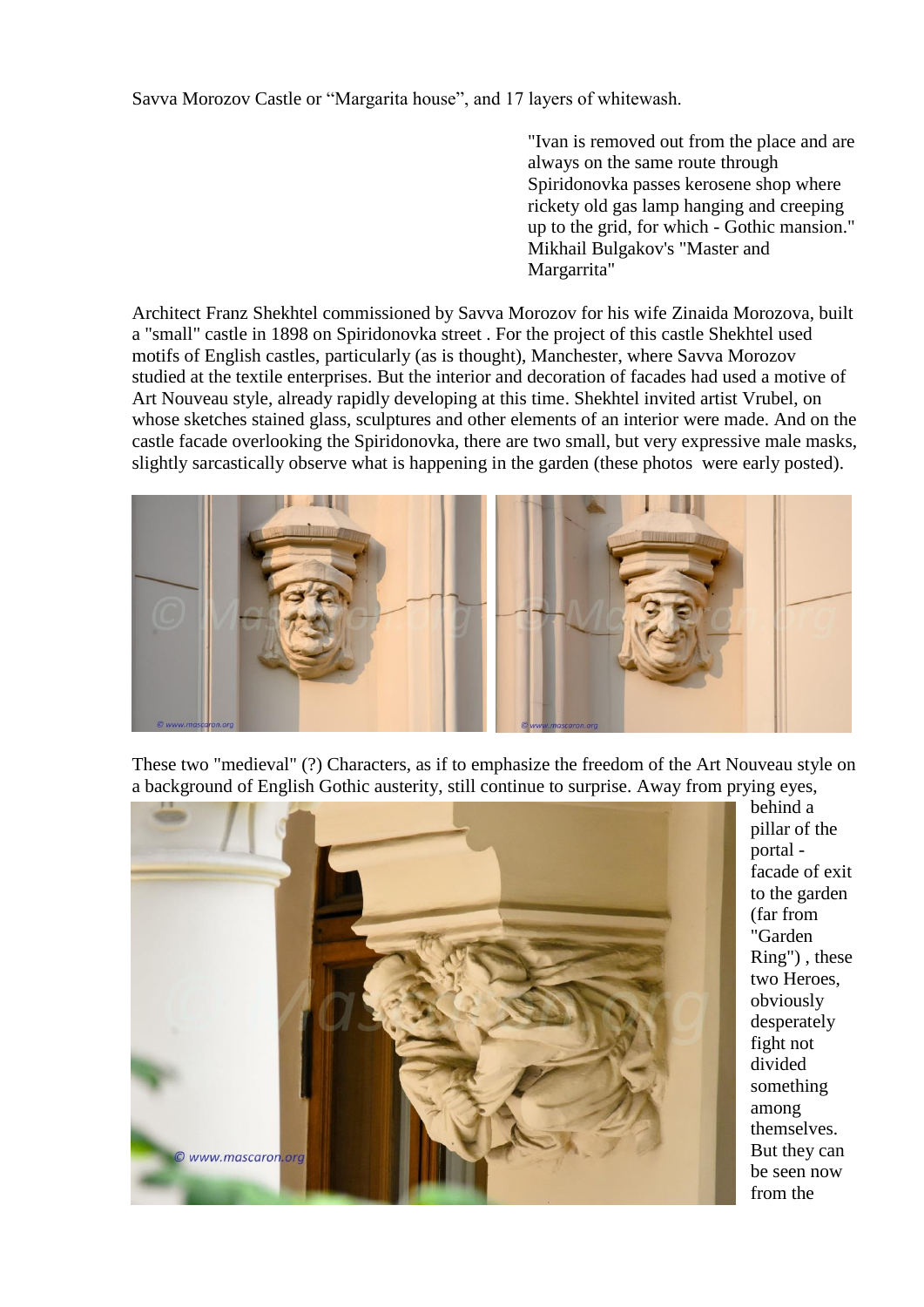opposite side of Spiridonovka street only: forged fence is transformed here into a solid fence, and there is no entrance into the territory of the mansion, now owned by the Ministry of Foreign Affairs.



At the porch there is a small cast fence decorated by lions, posture and form of which obviously refers to "rise up" England heraldic lions. On the wrought-iron fence can be seen fantastic



"muzzles" - an obvious replica of sculptural decoration of the grand staircase of the castle designed by Vrubel (there are a photos of the interior in Internet).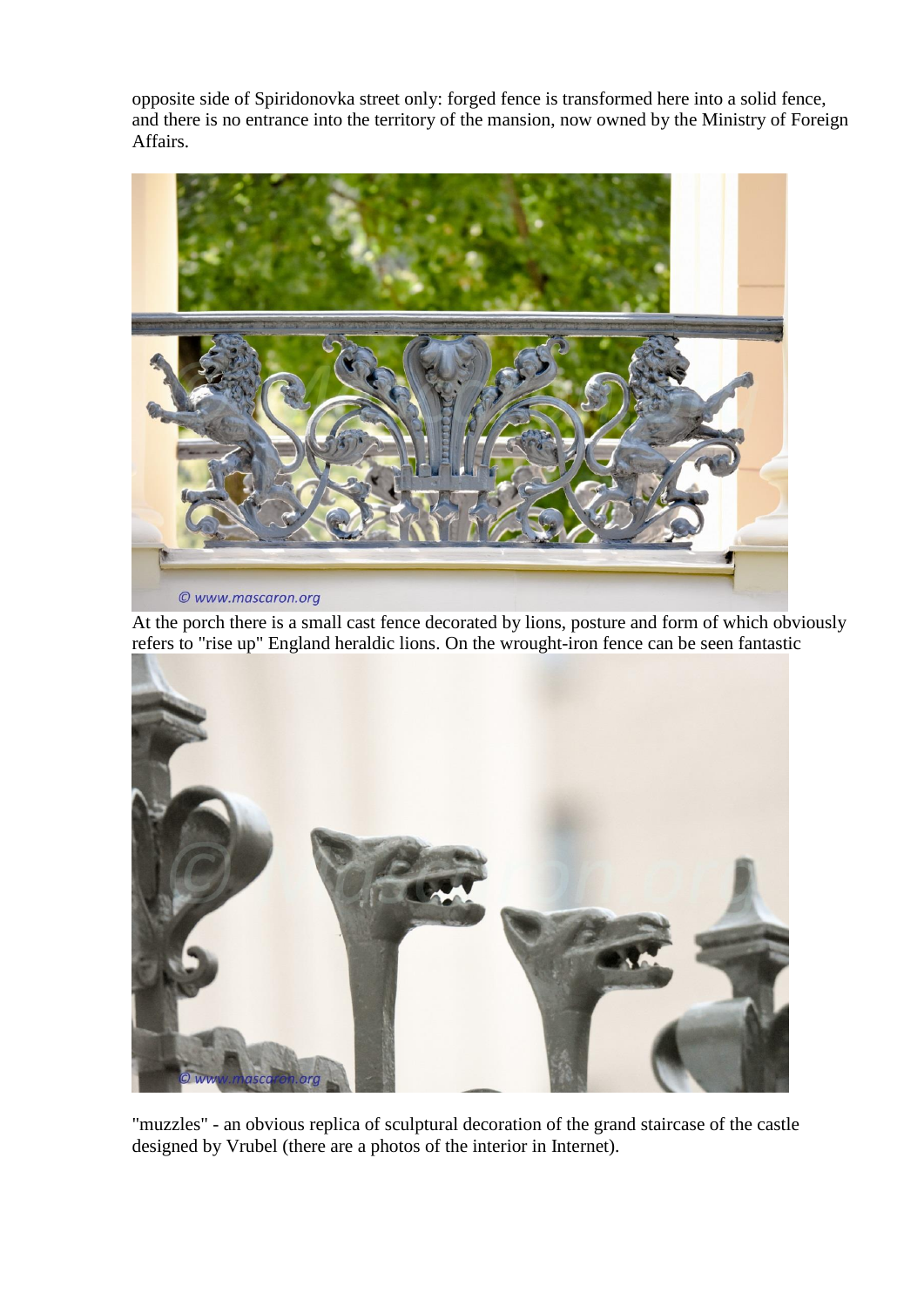

Facade of the main entrance hasn't a "liberties" of Art Nouveau style, and is decorated in medieval tradition: chimeras and a few gargoyles (although modern form) to gutters, as well as men's mask, made in the same style

The mansion on Spiridonovka street immediately became noticeable architectural creation, followed by several more mansions and apartment buildings in the neo-Gothic style were built in Moscow. But, most likely, that Bulgakov in his novel "Master and Margarita"described exactly this mansion in the Gothic style was described as the "Margarita house": gothic castle, tricuspid window, the house is separated from the "red line" of the street and the garden fence. Researchers of Bulgakov's creation does not get tired to look for arguments "for" and "against" of this. One of them - a description of the flight of Margarita and a more detailed description of the route of Ivan Nikolaevich Ponyreva (Ivan Homeless), coinciding with Margarita's flight (kerosene shop, lop-sided lantern) - says it all also in favor of this Gothic mansion. Bulgakov repeatedly gives clear indications specific locations in Moscow, while adding thereto imaginary parts, or combines several locations, so search of literal matching likely would not be reasonable. For example, at the Patriarch's Ponds tram tracks has never been ... (almost certainly!) And as to the Gothic castle on Spiridonovka, the researchers of Bulgakov creation